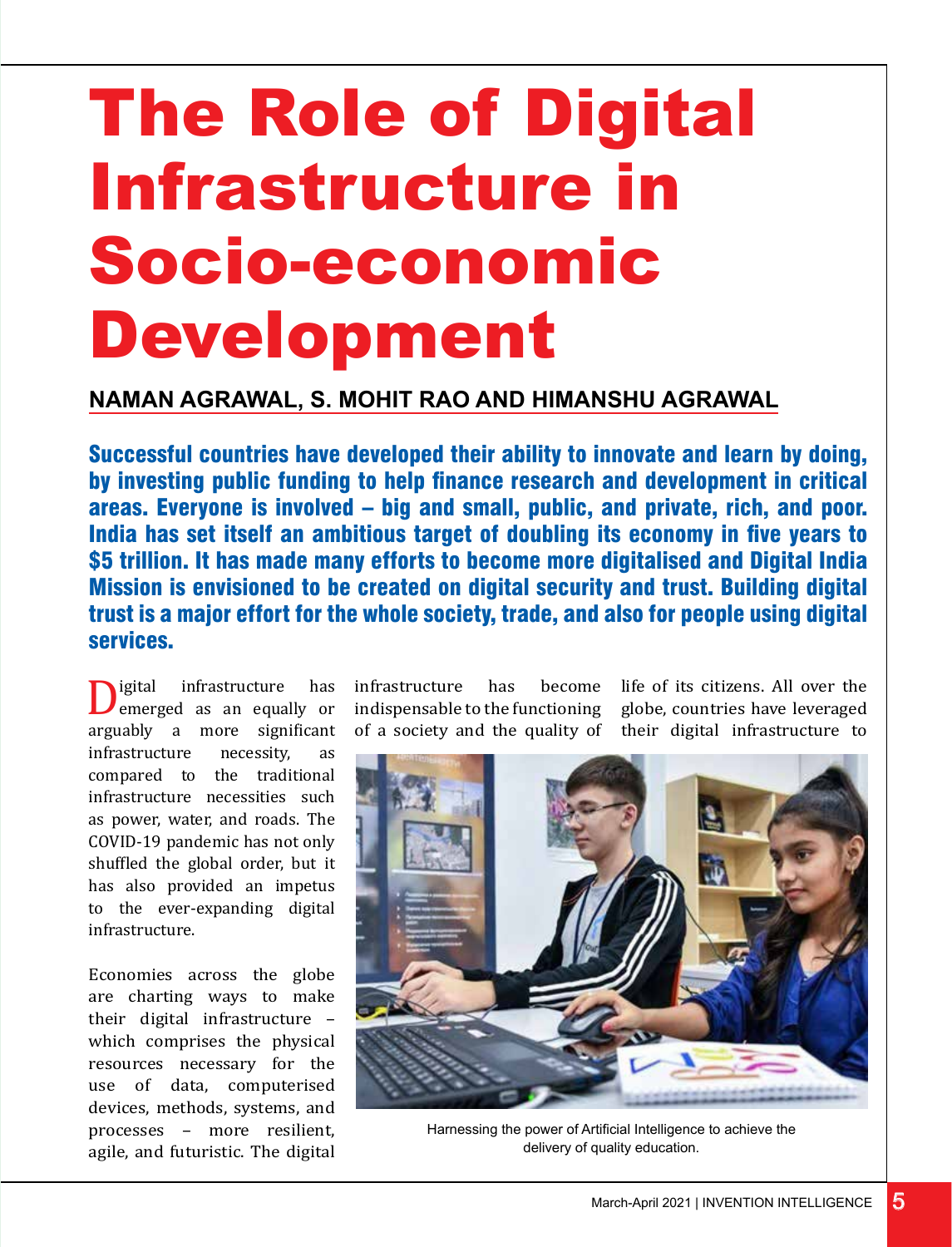proactively respond to the ongoing pandemic.

Going forward, the resilience of a nation's digital infrastructure could be pivotal in successfully addressing adversities such as the COVID-19 pandemic. India, being one of the most populous countries in the world, is uniquely positioned in the global landscape and has the potential to become a leading force in the new world order.

With nearly half a billion internet users in India, a host of indigenous digital services, platforms, applications, content, and solutions, are expected to transform the digital ecosystem. India could potentially see a fivefold increase in economic value from digital transformation by 2025, representing an attractive<br>opportunity for global and opportunity for global local businesses, startups, and innovators to invest in emerging technologies (like AI, Blockchain, or drones) in ways that are customised to India's needs.

The rapid adoption of frontier technologies such as Artificial<br>Intelligence (AI). Blockchain.  $Intelligence (AI),$ Internet of Things (IoT) and the advent of the COVID-19 pandemic, has placed the entire digital infrastructure under immense pressure. With the Government of India progressively working towards goals such as Smart Cities and Smart Health, it is crucial for the nation to augment its digital<br>infrastructure, to effectively infrastructure. to utilise the frontier technologies in economic development.



NITI Aayog launched a module to enable students to explore the fascinating world of AI

With increasing smartphone<br>penetration, surging online penetration, surging activity and gigantic amount of data being generated, Data Centres could be of high importance for the world. Thus, it is the need of the hour to promote and create a framework for the development of robust digital infrastructure which could facilitate adoption of emerging technology areas such as 5G, IoT, artificial intelligence, learning. robotics, additive manufacturing, photonics, nano-based devices, etc., and their applications in areas such as defence, agriculture, health, cyber security, smart cities, and automation, with special focus on solving real-life problems.

The global electronics market is estimated to be over US\$ 2 trillion. Although India's share in global electronics manufacturing has grown from 1.3% in 2012 to 3% in 2018, it is still considered to be miniscule as compared to that of the other countries. The electronics industry being a crucial part of the digital ecosystem of a nation, it is imperative for the industry and the government to make concerted efforts in this domain.

Semiconductors, being the building block of electronics, are key to India's electronics ecosystem. The absence of a<br>state-of-the-art semiconductor state-of-the-art fabrication facility in India has been a major infrastructure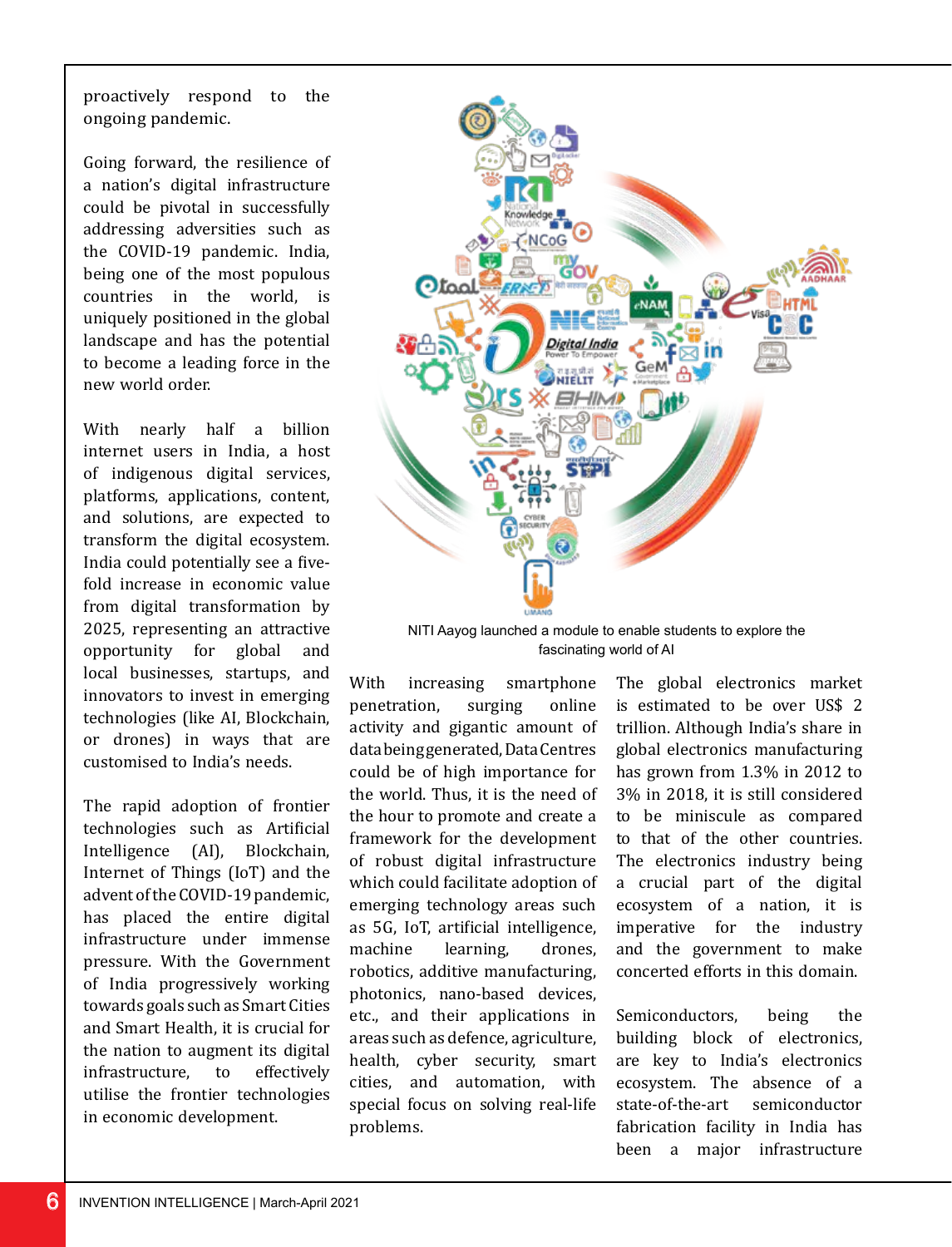challenge, which has hampered<br>the technology growth in the technology<br>this domain. Semiconductor manufacturing is a complex and research-intensive sector, defined by rapid changes in technology,<br>which require a significant which require a<br>and sustained i investment. Semiconductors are not only at the heart of electronic products; they also constitute a significant part of the total value of the Bill of Materials (BOM).

The recent expression of interest<br>for setting-up/expansion of setting-up/expansion of existing semiconductor wafer/ device fabrication (fab) facilities in India or acquisition of semiconductor fabs outside India by the Ministry of Electronics and Information Technology is a welcome step. However, it is believed that acquiring a secondhand fab of 28 nm, could take care of a large part of India's current need, instead of going after the most modern fab. This will not cost more than US \$500–700 million. In addition, a thrust on semiconductor fab manufacturing, including a GaN fab, with a milestone-based, time-bound approach, is also recommended.

Urbanisation and emergence of smart cities is a major trend, which heavily relies on the global economy driven by megacities<br>like New Delhi. Mumbai. Mumbai. Bengaluru and Hyderabad. A recent McKinsey study indicates that over 60% of the world's GDP is being created in 600 cities around the world.

This will have a huge impact on

India's digitisation efforts through platforms such as Aadhaar, UPI, GST, public finance management system and digital infrastructure has created a unique opportunity for AI to be leveraged to increase transparency and improve governance

> **Amitabh Kant CEO, NITI Aayog**



Cap.

the global economy, and building a smarter society is vital for success and growth. Amsterdam is a very good example of a smart European city, with extensive digital infrastructure and fibre connectivity, several Internet exchange points creating good connectivity between companies and people, and an impressive number of digital companies, startups and data centres forming a strong cluster for a smart city concept.

#### **Digital India**

India has made many efforts to become more digitalised and Digital India Mission is envisioned to be created on digital security and trust. Building digital trust is a major effort for the whole society, trade, and also for people using digital services.

## **Connecting the world**

The world needs security and trust, but it also needs new innovations. A simple example of mobile phones has changed the way we work and interact predicts something about future with augmented reality making better drivers or operators of cars, healthcare applications, and people being able to be their own doctors. All of this is heavily dependent on how well systems work, how interoperability is ensured, and how standards and protocols enable us to trust the applications used. These dataintensive machines and factories are run in data centres, which are better connected, and business becomes more global than ever. Therefore, we have to build more connectivity and the digital bridge with traditional systems and processes will become more essential. Infrastructure will act as the key for overall development, and digital infrastructure will be the key to economic development in the future, just as roads and railroads were the creators of past industrial successes.

# **The initiatives of the Indian Government thus far**

India has set itself an ambitious target of doubling its economy in five years to \$5 trillion. Global macroeconomic factors coupled with a cautious outlook and muted domestic consumption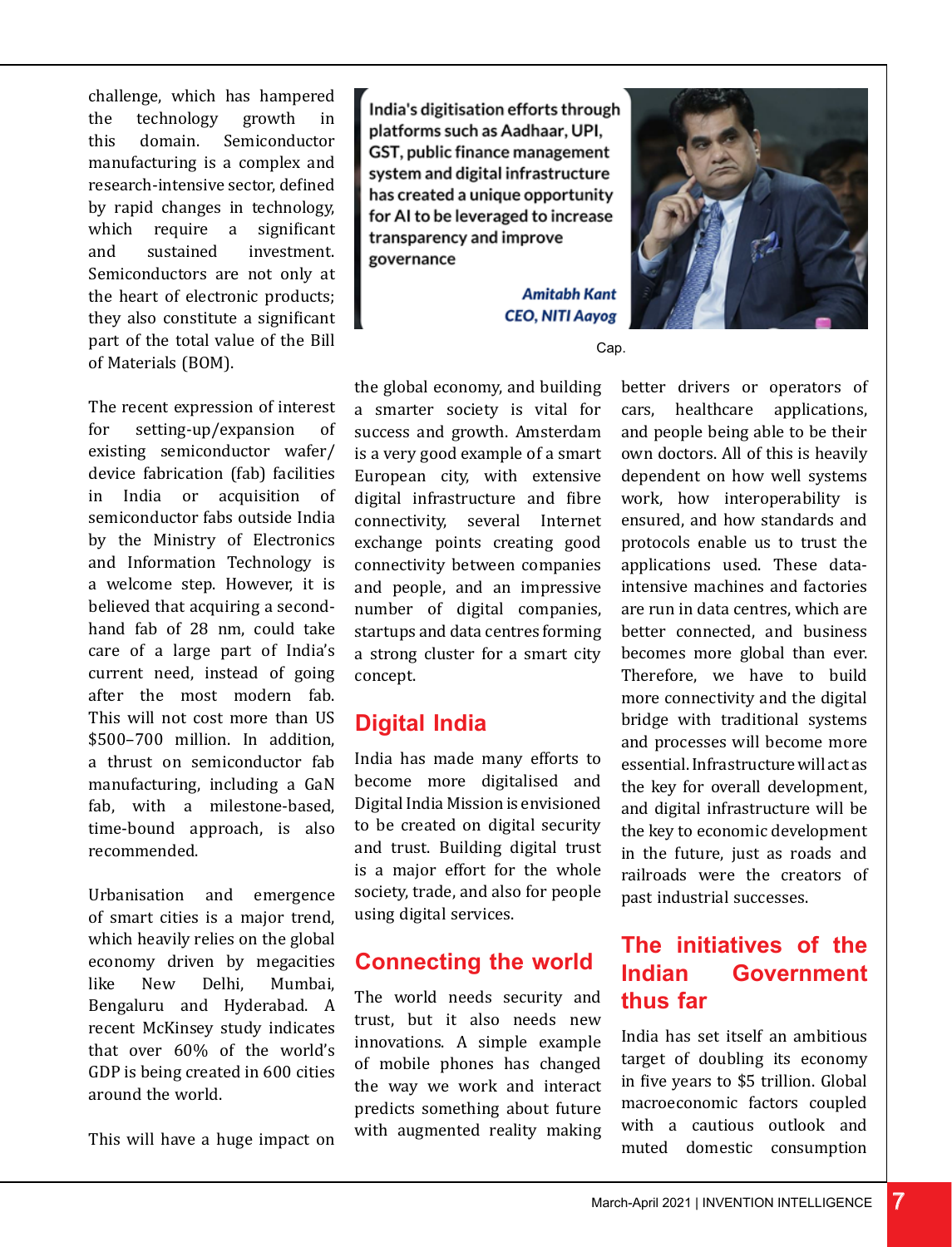

poses a serious challenge to achieving that ambition.

The moment has come for us to think out of the box. We need to break the old paradigms of economic growth and development by injecting technology-led innovation into our DNA. Especially, as digital economy alone can support 60- 65 million jobs in the future, fuelled, of course, by government policies, support, and initiatives. Some of the major initiatives include:

• The Digital India programme is one of the major initiatives of the Government, which<br>has had a tremendous has had a tremendous impact on the national digital<br>infrastructure. Under this infrastructure. programme, the government aims to provide high-speed internet connectivity across the length and breadth of the country. In addition, it also

aims to establish and leverage the unique identity (Aadhar) as a mode to ensure digital identity, financial inclusion, and easy access to the Common Services Centres (CSCs).

- The pervasive platform of 3.59 lakh CSCs with presence in 2.3 lakh gram panchayats has become a robust movement for digital delivery of services ranging from banking to<br>insurance to pension to insurance to pension to land records to Bharat bill payments and a host of others. CSCs are delivering 50 Central and more than 300 State services. In this process, CSCs have generated employment to more than 12 lakh persons in rural areas.
- Some of the transformative digital platforms under Digital India include Bharat Interface for Money-Unified Payment<br>Interface (BHIM-UPI). Interface (BHIM-UPI),<br>Government e-Marketplace e-Marketplace

(GeM), Goods and Services Tax Network (GSTN), Digital Locker (DigiLocker), Unified Mobile App for New-Age Governance (UMANG), Jeevan Pramaan, e-Hospital, MyGov, e-National Agriculture Market (e-NAM), Study Webs of Active-Learning for Aspiring Minds (SWAYAM) and National Scholarship Portal (NSP). These solutions are indigenously developed and based on low-cost technology.

- The Unique Identification Authority of India was created with the objective to issue Unique Identification numbers (UID), called 'Aadhaar', to all the residents of India. The UID had to be (a) robust enough to eliminate duplicate and fake identities, and (b) verifiable and authenticable in an easy, cost-effective way. The Authority has so far issued more than 124 crore Aadhaar numbers to the residents of India.
- Aarogya Setu is a digital service, primarily a mobile<br>application, developed by application, developed by the Government of India and is aimed at protecting the citizens during COVID-19. It is designed to augment the initiatives of the Government of India by informing the people of their potential risk of COVID-19 infection and the best practices to be followed to stay healthy, as well as providing them relevant and curated medical advisories, as per MoHFW and ICMR guidelines, pertaining to the COVID-19 pandemic.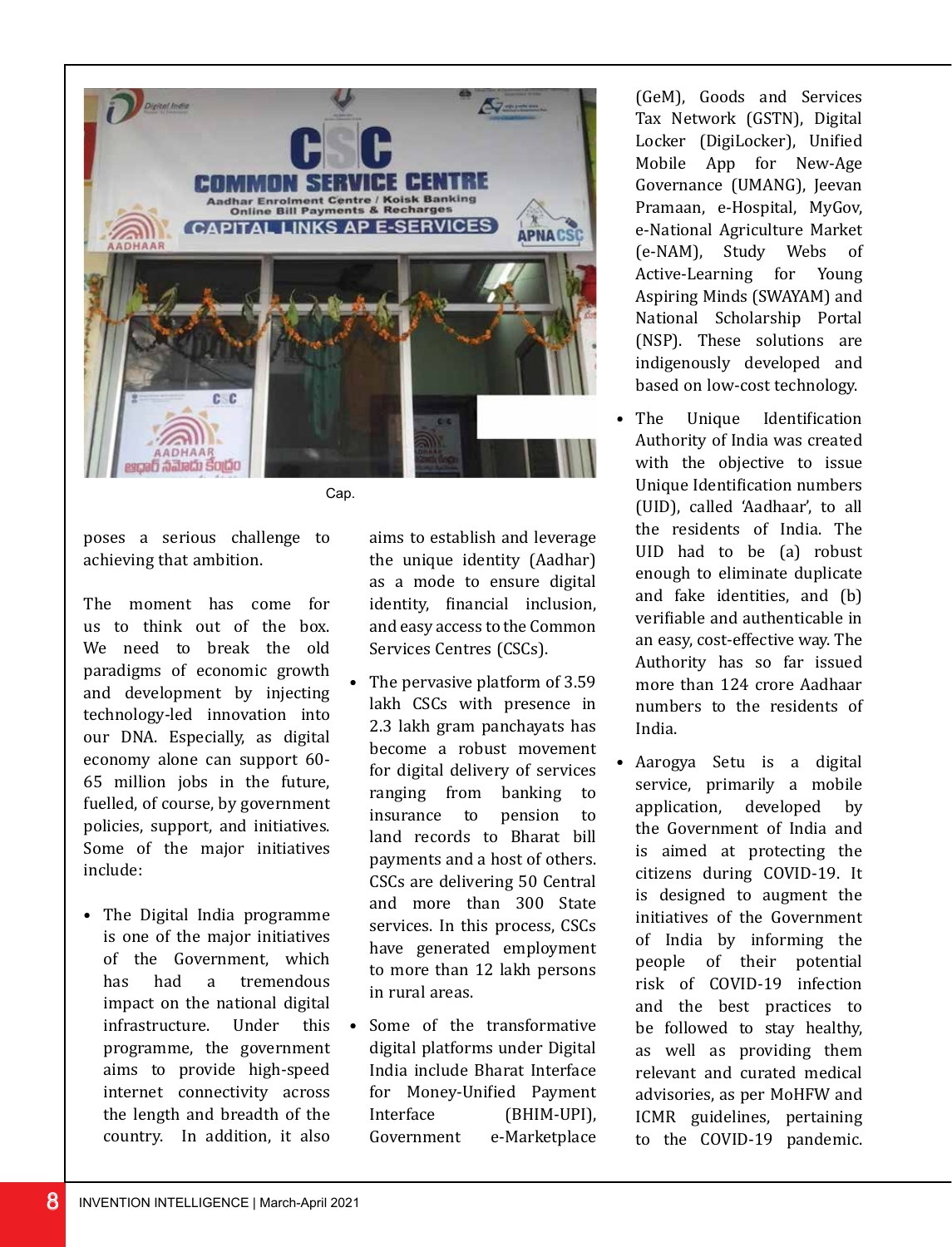Aarogya Setu enables early identification and prevention of potential risk of infection,<br>through contact tracing. through and thus acts as a shield for you, your family and your community. In addition, when you take the self-assessment test on the Aarogya Setu app, by correlating the symptoms that you report along with your location information, the Government of India will have the ability to identify potential hotspots (where disease may be spreading) early enough, so that necessary interventions can be done to control and mitigate the spread of COVID-19.

- DigiLocker is enabling<br>paperless governance by governance by proving digital space for 3.2 crore users for their more than 369 crore documents. Providing services to 1.64 crore farmers, the e-NAM has integrated 585 agricultural mandis and has undertaken transaction of orders worth Rs 70,000 crore.
- MeghRaj: In order to utilise and harness the benefits of Cloud Computing, the Government has embarked upon an ambitious initiative − GI Cloud, which has been named MeghRaj. The focus of this initiative is to accelerate delivery of e-services in the country, while optimising ICT spending of the Government.
- The education system is poised to be transformed by use of<br>SWAYAM. providing more providing more than 2,000 open courses, and SWAYAMPRABHA, a group of

32 DTH TV channels devoted to telecasting of high-quality educational programmes.

- Further, initiatives like e-Hospital are changing the landscape of health service<br>delivery. Using this. 11.8 delivery. Using this,<br>
crore registration-r registration-related<br>s have been transactions undertaken and 322 hospitals have been integrated.
- Promoting social inclusion and touching lives of 2.58 crore pensioners, the Jeevan Pramaan service has enabled them to submit life certificate<br>digitally from anywhere. anywhere, anytime basis.

adopted by all government departments/agencies, with<br>comprehensive coverage comprehensive coverage<br>of buvers. sellers. and buvers. service providers, and endto-end digital enablement from tendering to payment<br>and fulfilment. Ensuring and fulfilment. Ensuring<br>transparency in public transparency procurement to a new high, GeM has achieved availability of 13.81 lakh products, 2.9<br>lakh sellers and service sellers and service providers. For the first time, many sellers from small towns are participating in public procurement due to end-to-<br>end digital transformation digital transformation under GeM.

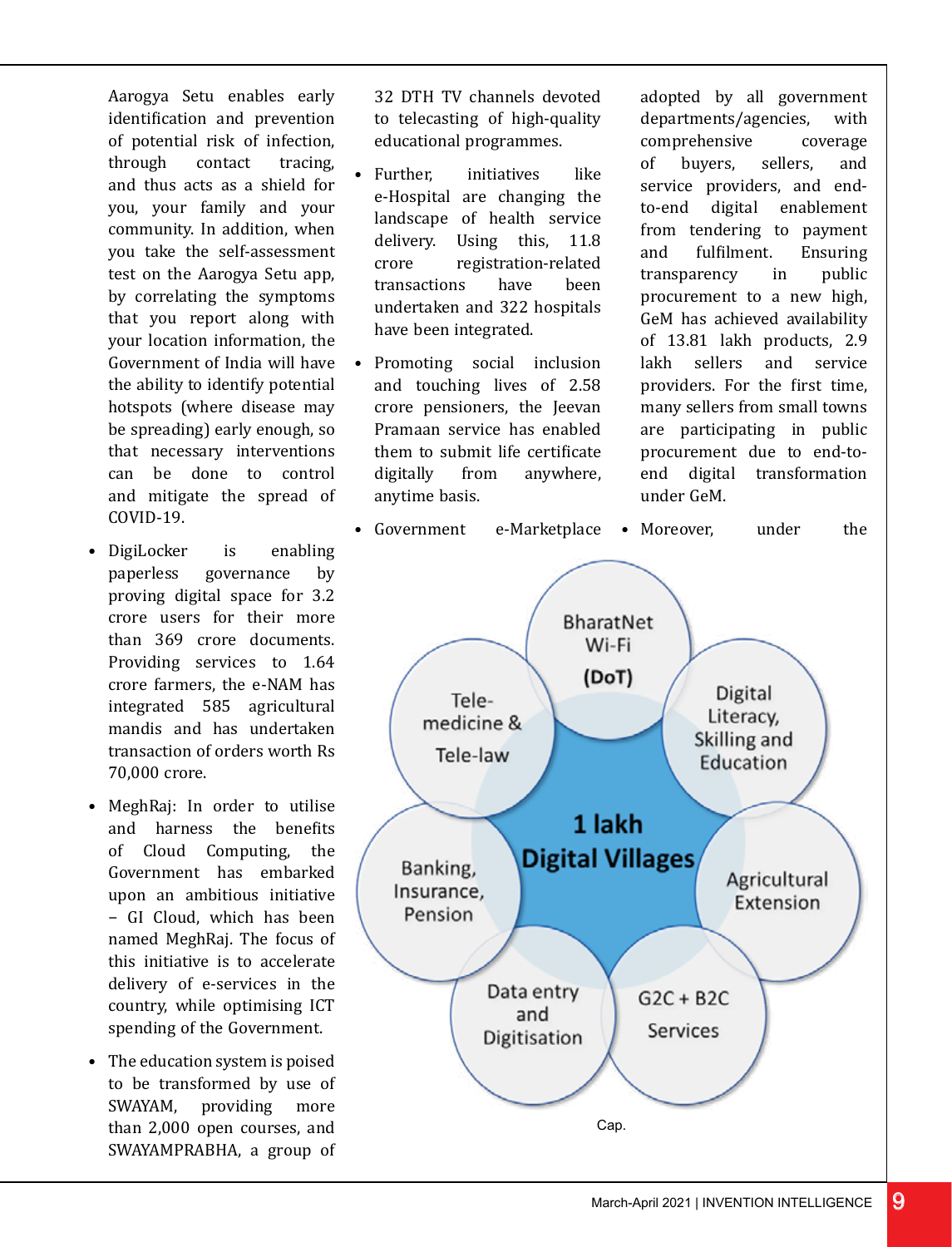



*Pradhan Mantri Gramin Digital Saksharta Abhiyan*  (PMGDISHA) which aims to make at least one person per family digitally literate, 2.27 crore persons have been trained.

- MyGov has laid the robust foundation engagement and participatory governance in the country by providing a common digital<br>platform. where citizens platform. can share their views on government programmes and schemes. 95 lakh active users have contributed on MyGov platform wherein 40 lakh comments have been received in 800 discussion threads.
- Taking mobile services to a new level, the UMANG mobile app, downloaded by more than 1.5 crore users, has integrated 490 services from 104 departments and 21

states on a single platform.

- The Government has set up National Centres of Excellence at the Indian Institute of<br>Technology (IIT) Bombay (IIT) Bombay for technology solutions in internal security and at the IIT Kanpur for flexible electronics. The Government has also set up a Centre of Excellence in Bengaluru in collaboration with the National Association of Software and Services<br>Companies (NASSCOM) (NASSCOM) Internet of Things (IoT). Those measures are also expected to bring cutting technologies.
	- **Modified** Electronics<br>
	Manufacturing Clusters Manufacturing (EMC 2.0) Scheme has been notified on 1 April 2020 with an objective to address the disabilities, by providing support for creation of world-<br>class infrastructure along infrastructure with common facilities and amenities, including Ready-Built Factory (RBF) sheds/ plug-and-play facilities for attracting<br>electronics manufacturers along with their supply chain to set up units in the country.
- The Scheme for Promotion<br>of Manufacturing of Manufacturing Electronic Components and Semiconductors (SPECS) dated 1 April 2020 will help offset the disability for domestic manufacturing of electronic components and semiconductors to strengthen the electronics manufacturing ecosystem in the country.
- Production-Linked Incentive Scheme (PLI) for Large Scale

Electronics Manufacturing dated 1 April 2020 offers a production-linked incentive to boost domestic manufacturing and attract large investments in mobile phone manufacturing<br>and specified electronic electronic<br>including components. Assembly, Testing, Marking and Packaging (ATMP) units.

• The National Policy on Electronics 2019 (NPE 2019),<br>prepared after extensive prepared<br>stakeholder consultation. envisages to position India as a global hub for ESDM with thrust on exports by<br>encouraging and driving encouraging capabilities in the country for developing core components,<br>including chinsets. and including<br>creating an enabling environment for the industry to compete globally.

The vibrant IT-BPM, telecom,<br>e-commerce. and electronics and electronics sectors, the explosion of new digital startups equipped with technologies such as virtual reality (VR), augmented reality<br>(AR). Blockchain. Artificial Blockchain, Artificial<br>
ice (AI), robotics, Intelligence (AI),<br>analytics, automati automation, cloud, cyber-security − mobile, and social - could help to achieve close to \$250 billion in gross value added by 2025.

India is one of the world's fastest growing markets. The country is witnessing a massive increase in internet users especially in tier-2 and tier-3 cities, towns, and villages. Increased availability of bandwidth, cheap data plans and increased awareness is bridging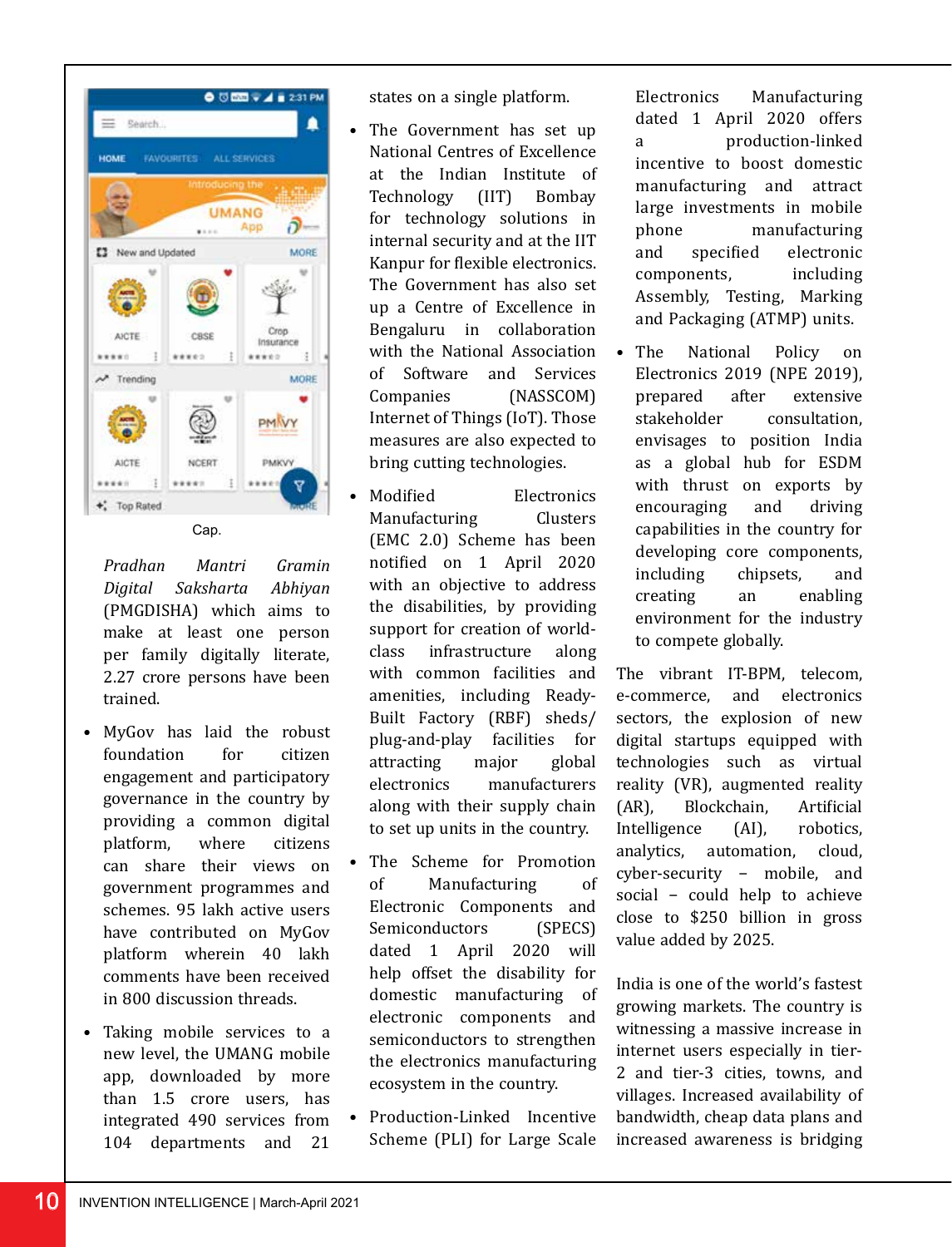

the digital gap between urban and rural India.

There is a government push towards digitalisation indicated by the launch of AI-oriented government initiatives like the AI Task Force and NITI Aayog – and these efforts are needed to spurn more artificial intelligence<br>enthusiasm. companies. and enthusiasm. research investment.

# **NITI Aayog launched module to enable students to explore the fascinating world of AI**

To leverage this potential, we need to focus on employment<br>generation and growth in generation and growth in consumption, increase public<br>spending in infrastructure. infrastructure. especially rural infrastructure, to optimise the market potential of non-urban India, invest in

manufacturing, especially in the MSME segment, and improve access to services. The key sectors would be manufacturing, education and healthcare with programmes such as Digital India, Make in India, Startup India and *Ayushman Bharat*, creating environment. Technology will be the glue that will bind all of these and deliver the future.

#### **Enabling opportunities for India**

India has been steadily rising in the Global Innovation Index (GII) rankings and is currently ranked in the 57th position (2018). The power of the 3rd largest scientific and technical manpower in the world has MNCs like Samsung, Bosch, Microsoft, CISCO, and<br>many others have started others have focussing on India to leverage the capability India has to offer.

- **Young country with rising expectations:** Working-age **expectations:** population (between 15 and 64 years) to touch 1 billion, surpassing China by 2030; 65% of India's population is below the age of 35.
- **Employment challenge:** Need 12 million new jobs a year to absorb growing working population; 50 million people need to be skilled each year, current capacity is only 3 million.
- **Growing middle class seeks new value propositions:** By 2021, India will have about 900 million people constituting the 'emerging middle and middle class' segment, which will provide new opportunities.
- **Winning in this market:** For this, companies will need to deploy a shift in mindset to achieve new value propositions delivered through innovative business models.
- **India's gross expenditure on R&D (GERD):** It increased from Rs 65,961.33 crore (US\$ 14.07 billion) in 2011-12 to Rs 104,864.03 crore (US\$ 16.27 billion) in 2016-17.

Successful countries have grown their ability to innovate and learn by doing, by investing public funds to help finance research and development in critical areas. Everyone is involved – big and small, public, and private, rich, and poor.

## **Opportunities and way forward**

India's digital divide is